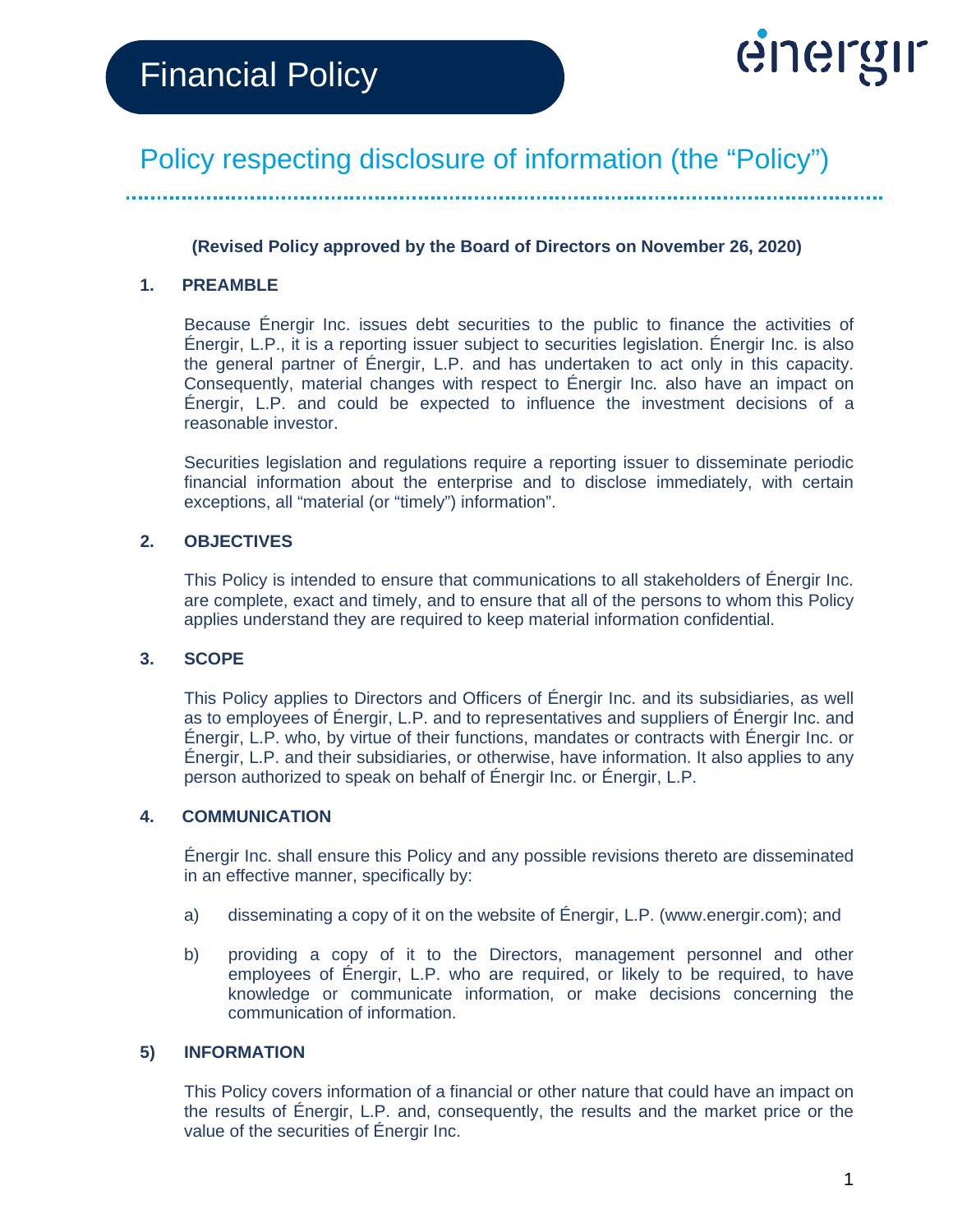

It also covers information in documents filed with the Canadian Securities Administrators ("**CSA**") (annual and interim reports, annual information forms, prospectuses, etc.), press releases, Material Change Reports, documents sent to holders of securities, presentations by management of Énergir Inc., acting on its own behalf and its capacity as general partner of Énergir, L.P. ("**Management**"), including information on websites or any other electronic communications.

The Policy also applies to information communicated during speaking engagements, press conferences and media interviews, and meetings, conference calls and telephone or electronic conversations with investors.

#### **6) MATERIAL INFORMATION**

Although Énergir Inc.'s shares are not listed on any stock exchange, Énergir Inc. has issued first mortgage bonds in the capital markets. As a result, Énergir Inc. is subject to securities legislation regulating, among other things, the disclosure of material information concerning the Company — namely information that could influence the investment decisions of a reasonable investor, should s/he know it, regarding the first mortgage bonds of Énergir Inc.

Material information includes both material changes and material facts relating to the activities and affairs of Énergir Inc. or Énergir, L.P.

Securities legislation stipulates that a material change includes a change in the business activities, operations or share capital of an issuer that it is reasonable to expect could have a significant impact on the market price or the value of its securities. The definition includes a decision by the board of directors, or by management of the issuer if the decision will probably be approved by the board of directors, to make a change.

Determination of the materiality of information depends on the circumstances, i.e. it may vary for different corporations based on its own circumstances. To determine if information is material, the following factors, for example, need to be taken into account:

- a) the nature of the information, the volatility and liquidity of the securities of Énergir Inc. and the market circumstances when the evaluation is being done;
- b) the status of the activities and operations of Énergir Inc. or Énergir, L.P.;
- c) the impact of the event, change or new fact on the assets, liabilities and earnings of Énergir Inc. or Énergir, L.P., on an annual and quarterly consolidated basis, provided the extraordinary item is non-recurring (any item having an impact of 10% or more should be considered material unless the facts prove otherwise);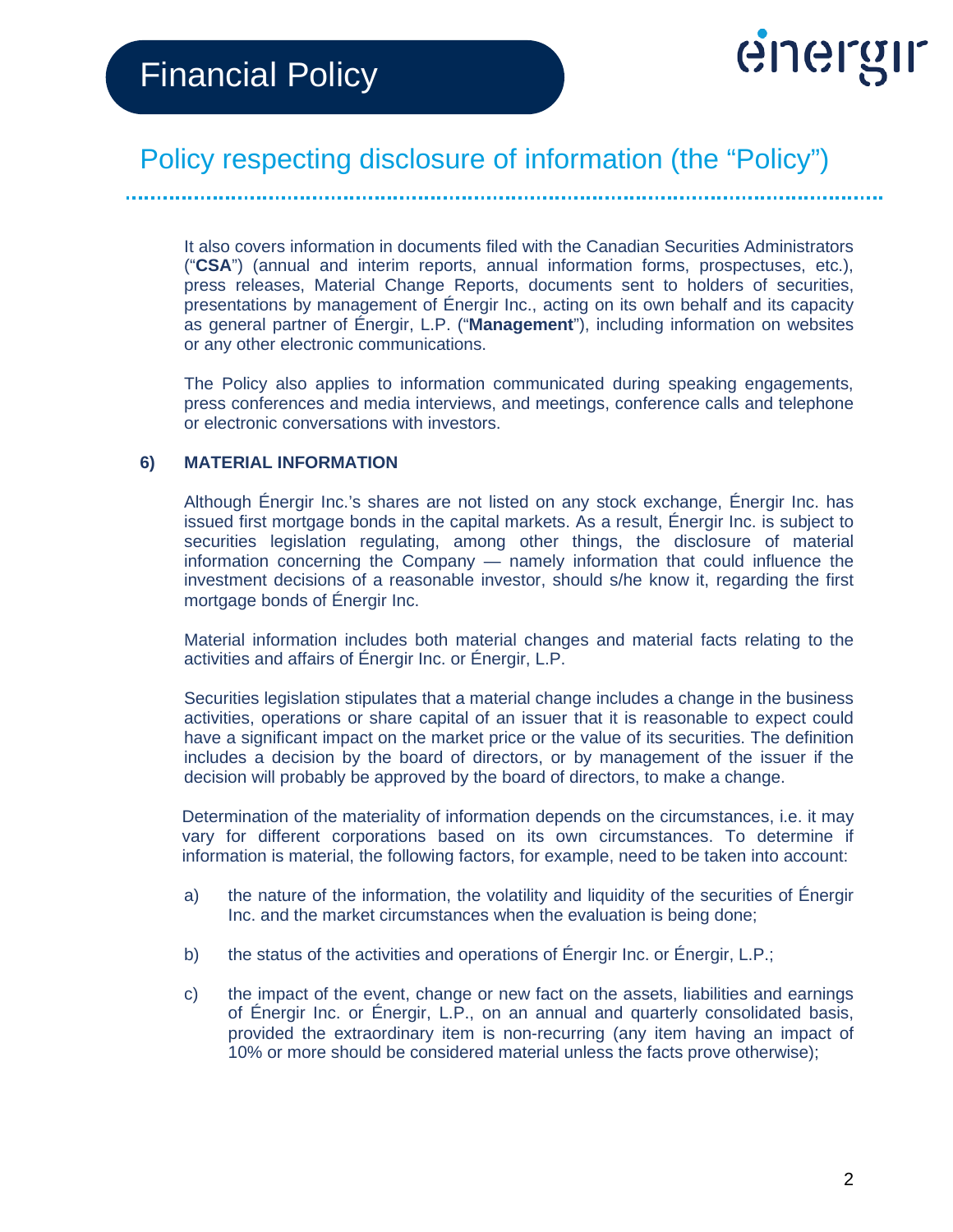

- d) a sound business assessment based on experience is often required to determine the materiality of information; and
- e) the monitoring and evaluation of the market in which the debt securities are traded to different communications, helps to determine whether or not information is material and to adopt a consistent approach in this regard.

If there is any doubt, disclosure shall be made.

Therefore, to ensure that no actual or potential Énergir inc. investor gains an unfair advantage from the selective disclosure of information, Énergir inc. must publicly disclose all material information concerning the Company in a timely manner and ensure that this disclosure is complete and accurate. Énergir inc. has identified a restricted group of employees who control the disclosure of material information and only they are authorized to disclose this information according to the Policy. Every person with access to material information undertakes to keep this information confidential until it is publicly disclosed.

To learn more about the confidentiality of material information, please consult the Corporate Secretary of Énergir inc. or the Policy.

#### **Periodic or timely disclosure of information**

The CSA require that periodic or timely information be treated differently. Periodic information is in the normal course of business and is, consequently, disclosed in, among others, interim and annual reports as well as press releases reporting results, as the case may be. The legislation and regulations governing periodic information of a reporting issuer are well known by the Directors and external auditors, as well as the officers of Énergir, L.P., and, accordingly, have not been repeated in this Policy but are incorporated herein by reference.

Material timely information on the other hand is information that has to be disclosed when there is a material fact or change concerning the affairs of Énergir Inc. or Énergir, L.P. As the framework for disclosing material timely information is different from the disclosure of periodic information, Énergir, L.P.'s Management Committee adopted a directive – *Directive on Disclosure of Material Timely Information (*the "**Directive**") – and the rules governing the disclosure of timely information are summarized in it and should be referred to.

#### **7. INFORMATION DISCLOSURE COMMITTEE**

#### **7.1. Composition**

Énergir Inc. set up an Information Disclosure Committee (the "**Committee**"), which is composed of the persons performing the following or comparable functions: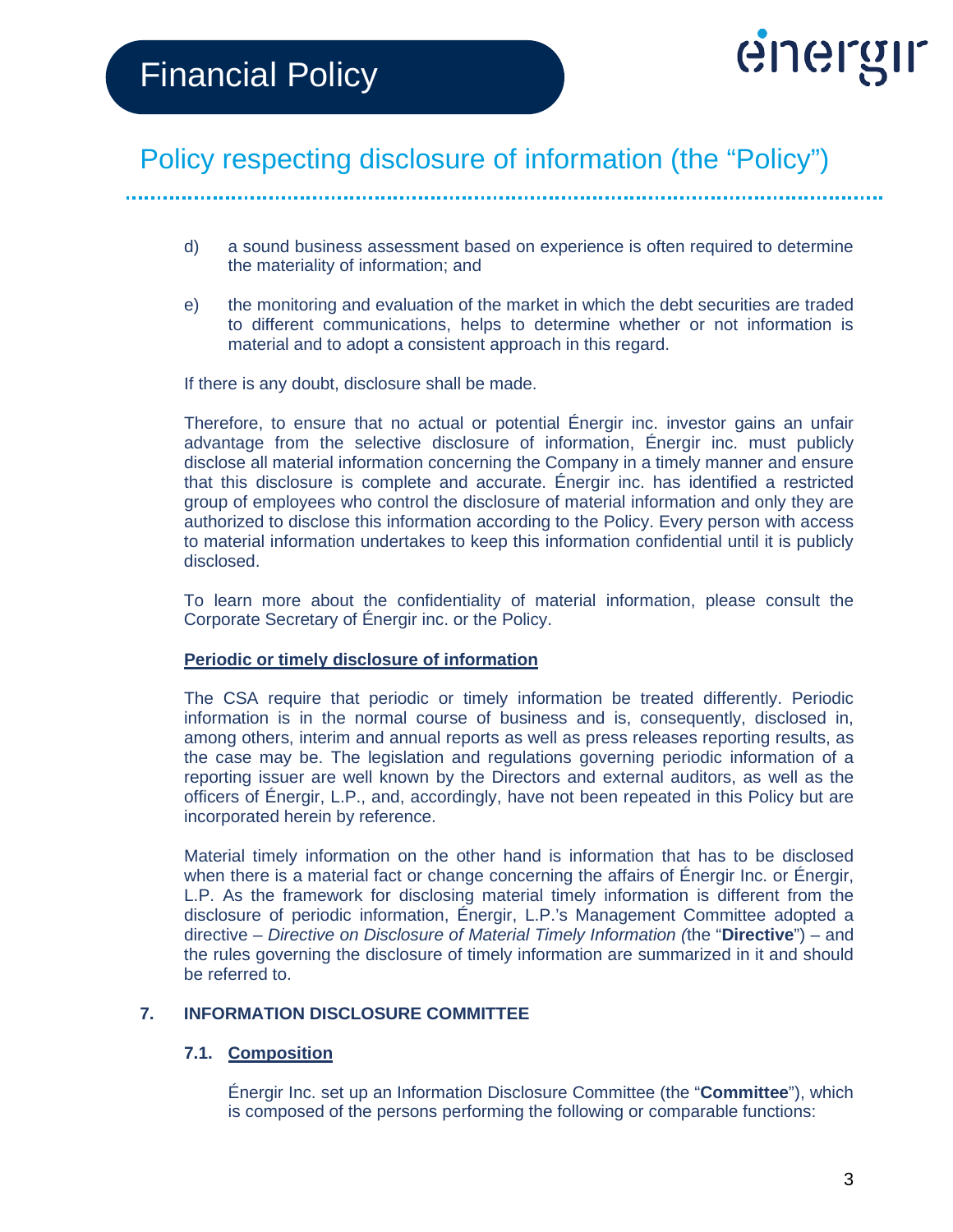# energir

# Policy respecting disclosure of information (the "Policy")

- Chief Financial Officer;
- Head, Risk Management;
- Treasurer;
- Corporate Controller;
- Director, Finance QDA;
- Chief Internal Auditor;
- Corporate Secretary or Assistant Corporate Secretary;
- Advisor, Communication and Public Affairs ; and
- Chief Financial Officer of Green Mountain Power Corporation.

#### The Committee shall:

- develop and implement this Policy;
- monitor the effectiveness of and compliance with this Policy;
- oversee the controls and procedures for disclosing periodic information; and
- review all documents disclosing periodic information before they are presented to the Audit Committee and are released or filed.

The Committee has adopted a mandate describing its role and functioning.

#### **8. MATERIAL TIMELY INFORMATION DISCLOSURE PRINCIPLES**

#### **8.1. General rule**

Énergir Inc. shall adhere to the following principles when a situation or change constitutes material information:

- material information shall be disclosed immediately by means of a press release, i.e. as soon as management becomes aware of the information or, if the information is known, as soon as it becomes obvious the information is material;
- disclosure shall include any information the omission of which could make the rest of the disclosure inaccurate;
- unfavourable material information shall be disclosed as promptly as favourable information;
- disclosure shall not be selective; previously undisclosed material information shall not be disclosed to certain persons without being disclosed to the public at the same time; if such information is disclosed inadvertently, it shall immediately be disclosed in a press release;
- disclosure shall be updated if it becomes inaccurate, false or misleading due to events that occur since the disclosure; and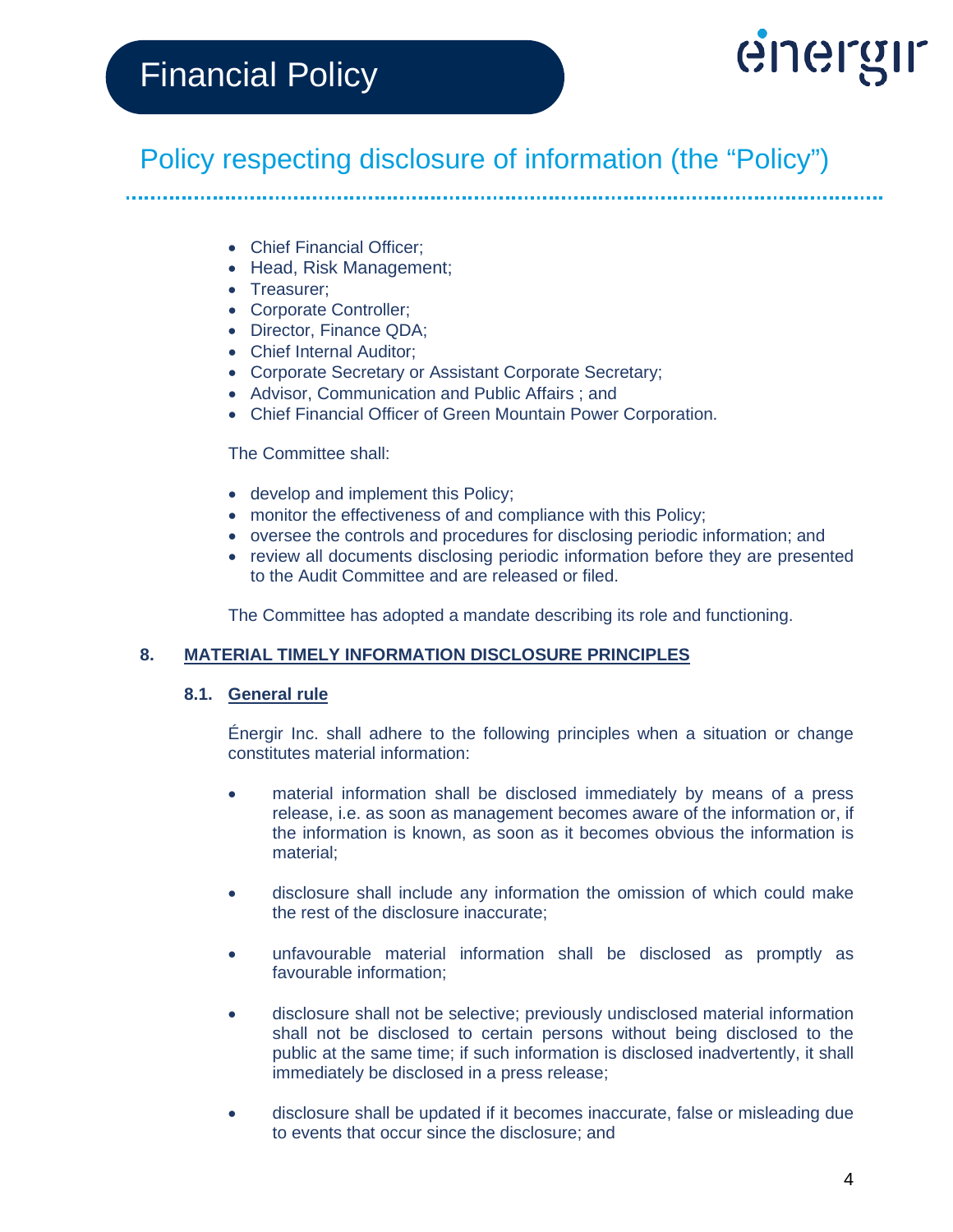

• material information disclosed inadvertently in a communication to the public, whatever it is, shall be disclosed immediately in full in a press release.

#### **8.2. Framework for disclosing material timely information**

The process for disclosing timely information is described in the Directive and should be referred to for further details about it.

#### **9. MEANS FOR DISCLOSING PERIODIC INFORMATION**

#### **9.1. Distribution of periodic information**

When a press release dealing with periodic information is issued, it shall be:

- prepared by the Finance Department;
- reviewed by the Committee and then the Audit Committee of Énergir Inc. and approved by the Board of Directors of Énergir Inc.;
- distributed by a recognized wire service that provides national distribution;
- disseminated on the website of Énergir, L.P./Énergir Inc. by the Public Affairs and Communications Department as soon as it is released; and
- filed by the Corporate Secretariat with the CSA via SEDAR.

If the information in the press release also constitutes a material change for Énergir, L.P., and consequently for Énergir Inc., Énergir Inc. shall also file a Material Change Report with the CSA via SEDAR, in the format established pursuant to Form 51-102A3 of Regulation 51-102 respecting Continuous Disclosure, as soon as possible, but no later than 10 days following the date the change occurs. If the information constitutes a material change for Énergir Inc., but not for Énergir, L.P., Énergir Inc. shall also file a Material Change Report.

#### **10. ELECTRONIC COMMUNICATIONS**

#### **10.1. Website**

The Public Affairs and Communications Department shall be responsible for the website of Énergir, L.P. dedicated to investor relations and updates thereto.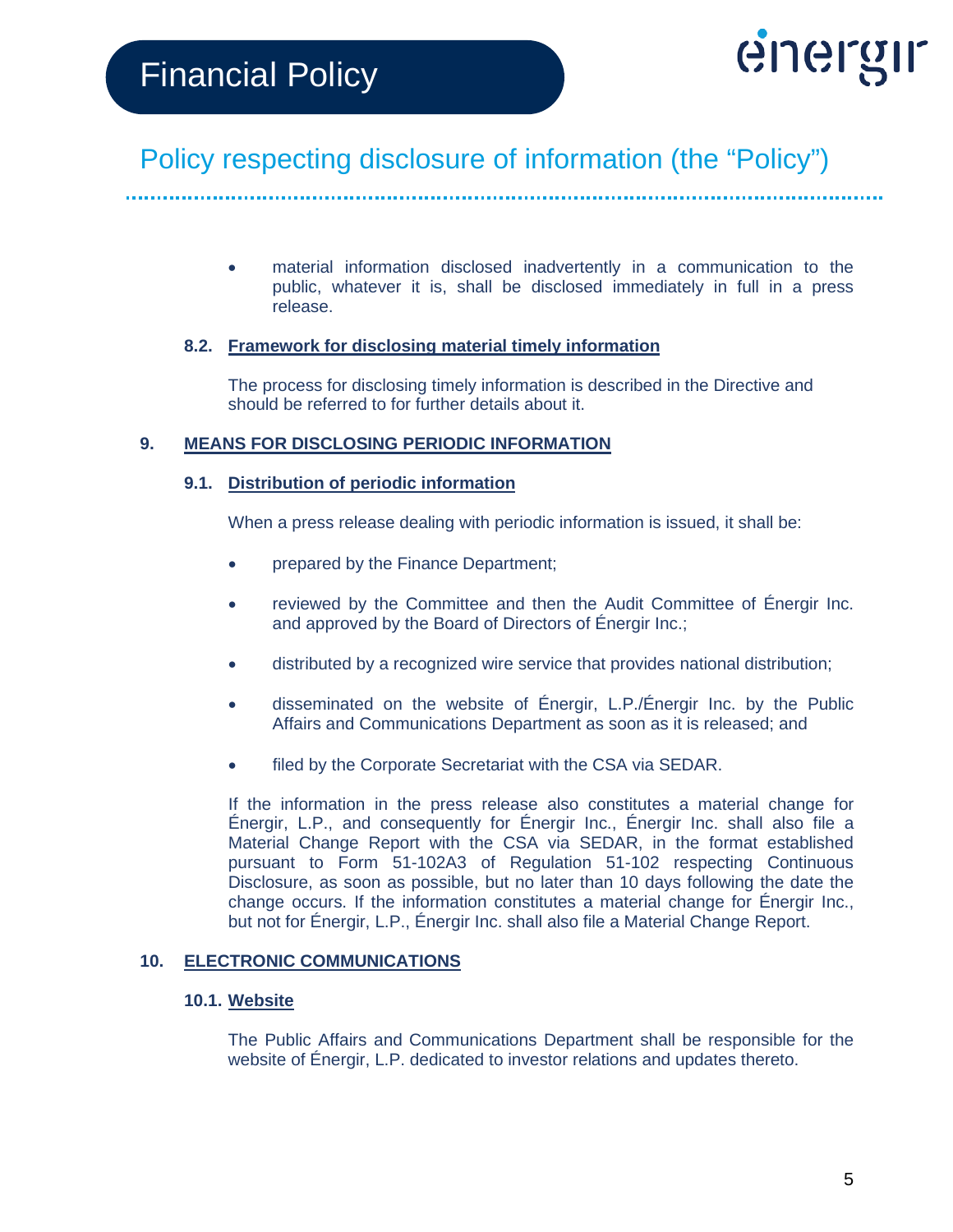

Énergir Inc. acknowledges that disclosures on a website are inadequate for material information not yet published. Consequently, all disclosures of material information on the website of Énergir, L.P. shall be accompanied by a press release and shall comply with the Directive.

#### **10.2. Information request by email or telephone**

The Public Affairs and Communications Department shall answer electronic or telephone questions. Only public information, or information that may be disclosed in accordance with this Policy, may be used to respond to those questions.

#### **11. PRESS BRIEFINGS**

No material information shall be disseminated in a press briefing unless it has been previously disclosed in a press release.

#### **12. COMMUNICATIONS WITH INDIVIDUALS OR SMALL GROUPS**

To ensure good investor relations, Énergir Inc. has to respond to questions asked directly by or on behalf of investors by brokers and other financial market professionals, as well as by the media. In all of these communications, the objective of the Énergir Inc. spokespersons shall only be to make Énergir Inc. and Énergir, L.P. better known using information that is not material information not yet disclosed.

Presentations made to investors shall be archived on Énergir, L.P.'s website. To the extent possible, Énergir Inc.'s spokesperson shall keep notes of important conversations with investors.

If material information has been inadvertently disclosed during one of these conversations or briefings, it shall be immediately distributed via a press release as previously stated and as well as in the Directive.

#### **13. FINANCIAL INFORMATION MANAGEMENT**

#### **13.1. Designated spokespersons**

The President and Chief Executive Officer, the Vice President, Chief Financial Officer, the Treasurer and the Senior Public Affairs and Communications Advisor of Énergir Inc. are the official spokespersons for Énergir Inc. in communications with investors, financial analysts, brokers and other financial market interveners and the media when they are reporting financial information. The spokespersons may occasionally designate others employees of Énergir, L.P. to speak on behalf of Énergir Inc., in particular with respect to specific inquiries about matters with which they are familiar.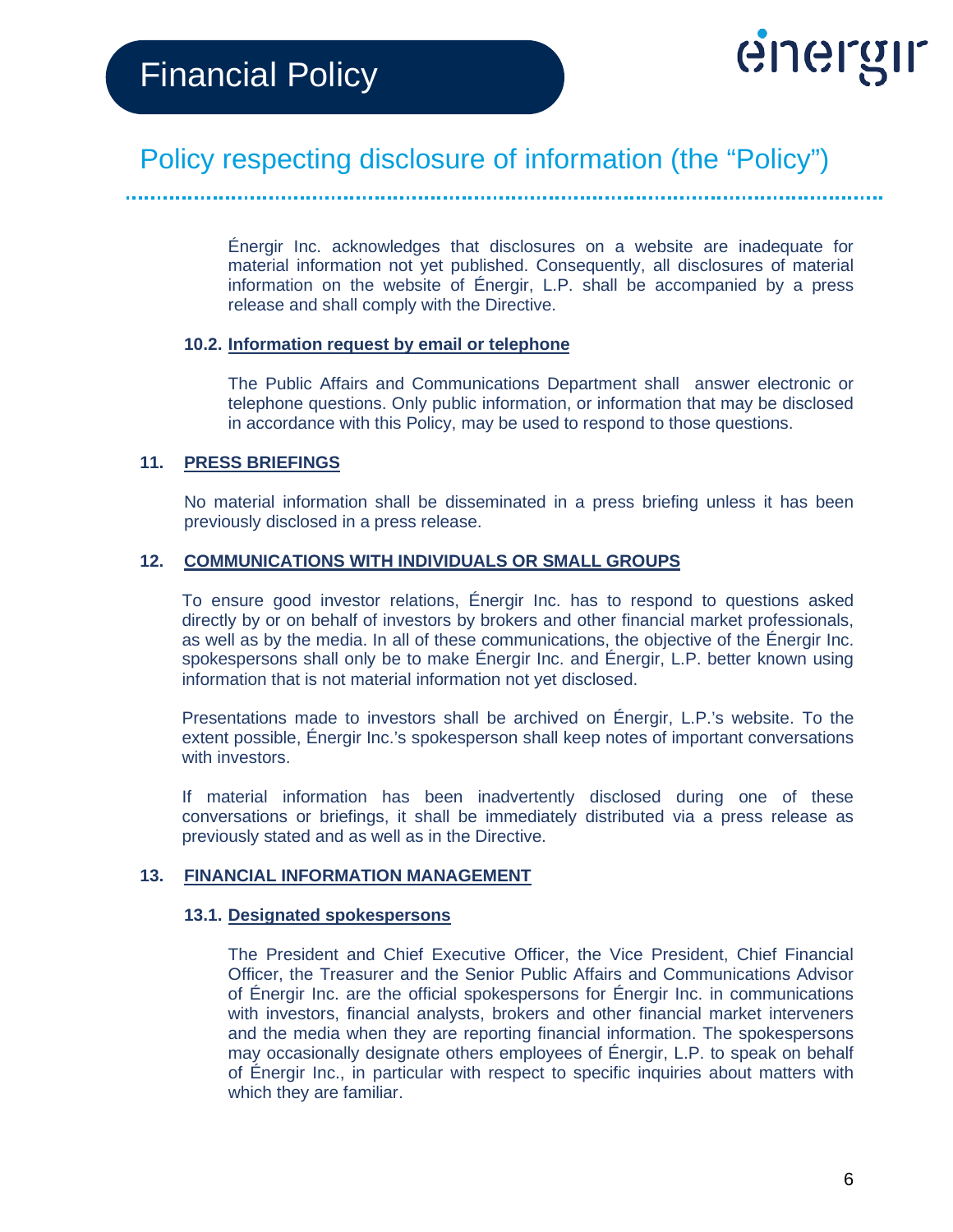

Employees who are not designated spokespersons shall never respond to questions from the financial community or the media with respect to financial information or make a speech or a presentation regarding this matter unless they are expressly asked to do so by an authorized spokesperson. All such queries shall be referred to the Corporate Secretary of Énergir Inc. .

Employees are prohibited from taking part in discussions on Internet, on social media networks or on discussion forums on matters relating to the activities of Énergir Inc. or Énergir, L.P. or its securities.

#### **13.2. Forward-looking information**

Énergir Inc. shall not disclose financial projections. However, from time to time it may have to discuss the outlook for the future, which shall be done in general terms only and shall be accompanied by an explicit warning to investors of the risk the projections in question may not materialize.

The information shall be accompanied by a declaration that the information is current as of the date on which it is made and is provided subject to change after that date, and that Énergir Inc. does not intend to update or revise the forward-looking information for new information, future events or for any other reason unless required to do so by securities laws.

After forward-looking information has been disclosed, the Committee shall periodically determine if updates are required, ensure the current management's discussion and analysis takes account of the forward-looking information disclosures and will in particular ensure that material differences between forward-looking information and actual results are communicated and discussed therein.

Forward-looking information shall be updated, when necessary, by a press release and the filing of a Material Change Report, if applicable.

#### **13.3. Investor relations**

Énergir Inc. meets with investors when necessary and responds to their calls promptly and provides them with accurate information, in accordance with this Policy. During meetings with individual or small groups of investors, Énergir Inc. provides the same type of information it provides to other investors. All investors are treated equitably and receive the same information.

Énergir Inc. recognizes that information provided to investors does not constitute sufficient disclosure of material information not yet disclosed. If Énergir Inc. intends to disclose material information in a meeting of investors or at a press conference, a press release shall be issued beforehand, as stipulated in the Directive.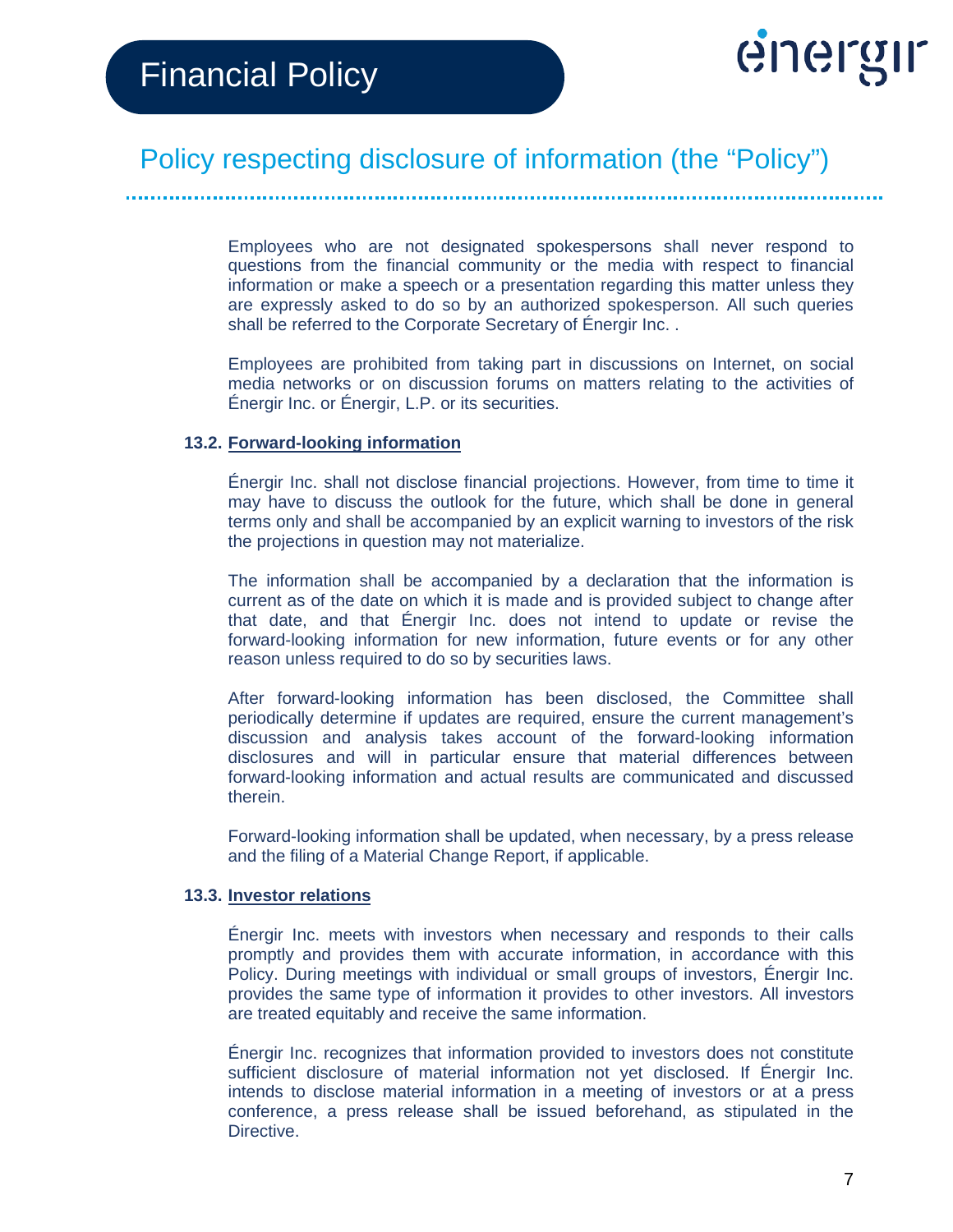

In connection with meetings with investors, Énergir Inc. shall only provide immaterial information or public information. Énergir Inc. may not modify the materiality of information by breaking it down into a number of immaterial components.

#### **13.4. Quiet / blackout periods**

To avoid any possibility of selective disclosure and even any perception or appearance of selective disclosure, every quarter Énergir Inc. shall adhere to a blackout period during which it shall not initiate any private meeting nor any telephone contact with investors or provide any information about income. The blackout period shall start on the first day of the month following the end of a quarter and end three business days following the publication of Énergir Inc.'s results on SEDAR.

#### **13.5. Disclosure record**

The Public Affairs and Communications Department or the Finance Department, as the case may be, shall maintain a file containing press releases, transcripts or recordings of conference calls, debriefing notes or notes of meetings or telephone conversations with investors. The continuous dislosure documents shall be kept by the Corporate Secretariat.

#### **14. PRIVILEGED INFORMATION**

Canadian securities regulators define privileged information as information that is not yet known by the public and that could influence the decision of a reasonable investor or that could be reasonably expected to have a significant effect on the market price or the value of the securities of a reporting issuer ("**Privileged Information**"), e.g. knowledge of results before they are published, proposed securities issues, initiatives to raise financing, a major reorganization, merger or regrouping, a change in dividend policies, a significant change in the composition of senior management, etc.

As part of their duties at Énergir, L.P., the employees and directors of Énergir Inc. may have access to privileged information concerning some of the customers, business partners, joint ventures and shareholders (direct and indirect) that are reporting issuers.

The following rules shall apply to Privileged Information:

- access to Privileged Information shall be limited to persons, either employees or outside persons, who need to be aware of such information in connection with their work for Énergir Inc. or in their relations with Énergir Inc. or Énergir, L.P.;
- third parties who receive Privileged Information shall confirm they will not communicate such information;